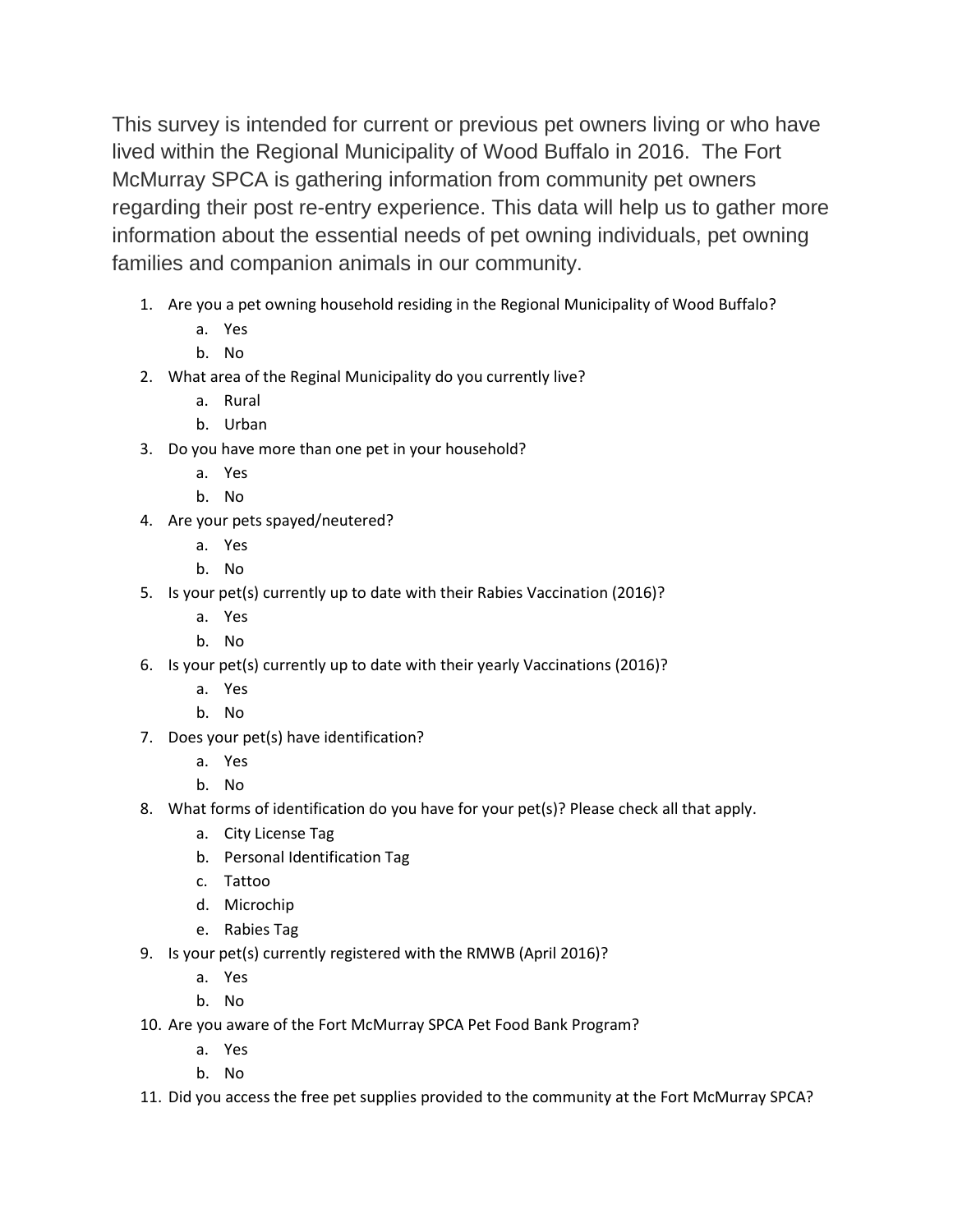- a. Yes, more than once
- b. Yes, once
- c. No
- 12. Have you been to the Fort McMurray SPCA facility at 155 MacAlpine Cres?
	- a. Yes
	- b. no
- 13. Have you had to re-home your pet since the wildfire?
	- a. Yes
	- b. No
- 14. If Yes, how did you re-home your pet
	- a. SPCA/Humane Society
	- b. Rescue organization
	- c. Friends/Family
	- d. Other (Comment)
- 15. Please only answer this question if you answered YES to having to surrender or re-home your pet since the wildfire.
	- a. Please click all that apply to rehoming or surrendering your pet. You may also enter a comment if the options do not meet your needs.
		- i. Could not secure pet friendly housing after losing residence
		- ii. Could no longer continue care
		- iii. Change in family circumstances
		- iv. Had to move out of the region
		- v. Change in work schedule/employment
		- vi. Lack of access to veterinary services
		- vii. OTHER: comment box
- 16. Aer you thinking of adding a pet to your family?
	- a. Yes
	- b. No
- 17. Have you become a new pet owner since the wildfire?
	- a. Yes
	- b. No
	- c. Have pets but did not add pets to household since wildfire
- 18. If Yes, tell us about why and how you decided to add a pet to your household after the wildfire, click all that apply:
	- a. Companionship/Loneliness
	- b. Social interaction
	- c. Mental health benefits
	- d. For our kids
	- e. Adopted pet from the Fort McMurray SPCA
	- f. Adopted pet from another agency
	- g. Friends/Family
	- h. Breeder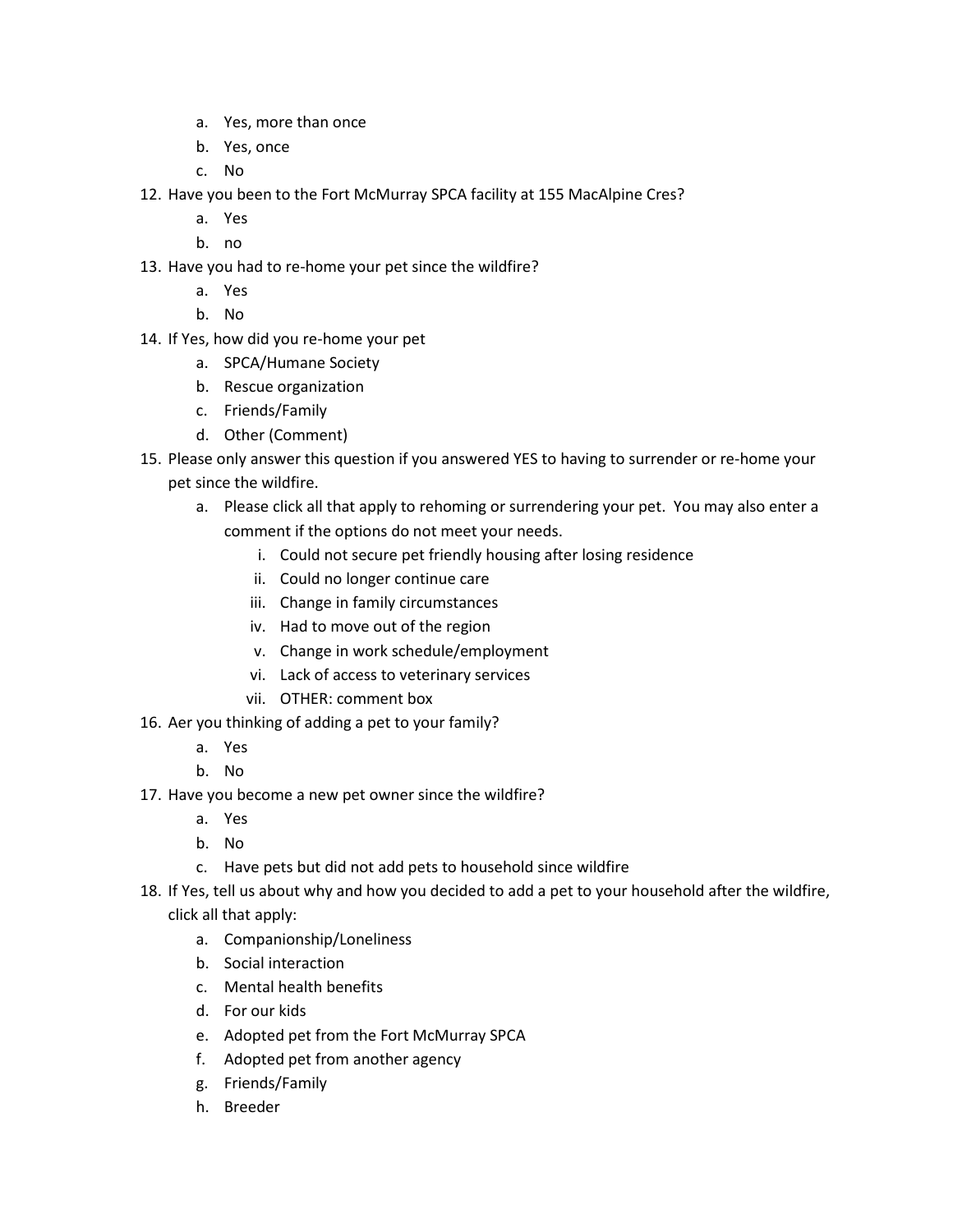- i. Private
- j. OTHER: comment box
- 19. Do you feel that having a pet as part of your household has had positive benefits?
	- a. Yes
	- b. No
	- c. COMMENT BOX
- 20. Has pet ownership provided any direct benefits to your well-being since the wildfire?
	- a. YES
	- b. No
	- c. COMMENT BOX
- 21. What challenges have you faced in meeting your pet's needs since the wildfire if any? Click all that apply
	- a. No challenges
	- b. Finding pet friendly accommodation
	- c. Providing appropriate vet care when needed
	- d. Providing appropriate food and supplies
	- e. Less time spent doing activities with pet
	- f. Worry/anxiety over pet well-being
	- g. Pet loss/grief
	- h. Finding activities to do with my pet and interact with other pet owners (socialization)
	- i. Other(Comment Box)
- 22. Do you have an emergency plan for your pet(s) in the event of an evacuation?
	- a. Yes
	- b. No
- 23. If Yes, please check all areas that are covered by your emergency plan for your pet.
	- a. Kennel/Carrier
	- b. First Aid supplies
	- c. Vet Records
	- d. Food
	- e. Essential care supplies
	- f. Alternate housing accommodations set up
	- g. Animal medication or supplements
- 24. As a current/previous pet owning household are there any services or supports you feel are important to have access to:
	- a. Long term access to pet supplies
	- b. Pet grief counselling
	- c. Pet friendly social opportunities
	- d. Veterinary services
	- e. Identification protocols
	- f. OTHER comment box
- 25. If you are NOT currently a pet owner are you still interested in pet centric activities and events?
	- a. Yes